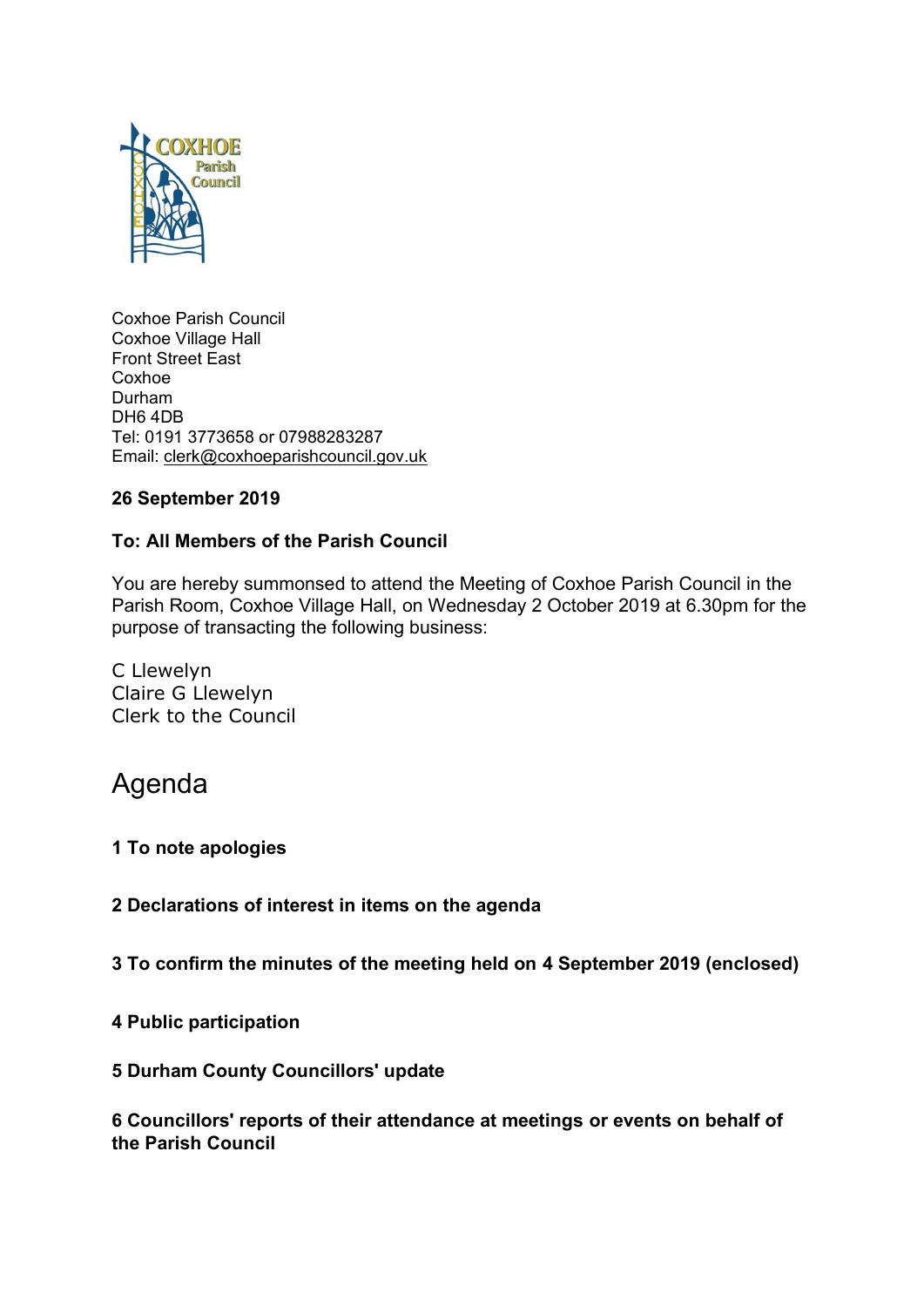## **7 Land, Buildings and Open Spaces**

- a) Cricket Ground activity and name of ground (report enclosed)
- b) Quarrington Hill Environmental Improvement Scheme (report enclosed)
- c) Request for easement Lowfield Bungalow (verbal update)
- d) Land adjacent Quarrington Hill Community Centre (report enclosed)
- e) Quarrington Hill Churchyard (report enclosed)
- f) Old School Site (report enclosed)
- g) Basic Cottages (verbal update)

# **8 Parking and traffic**

- a) Quarrington Hill parking proposals (report enclosed)
- b) Quarrington Hill traffic (verbal update)
- c) Coxhoe parking (verbal update)

## **9 Financial matters**

- a) Finance Report, Bank Reconciliation and Payment Schedule (enclosed)
- b) Budget (enclosed)
- c) VAT registration (report enclosed)
- d) Avast licences (report enclosed)
- e) Salt bin SLA (report enclosed)

## **10 Annual Action Plan Review and 3 year budget and activity plan (reports enclosed)**

## **11 Receipt of Committee minutes**

- a) Draft HR Committee minutes 17 July 2019
- b) Draft Youth Strategy Group minutes 20 June 2019
- c) Draft EEF Committee minutes 9 September 2019

# **12 Coxhoe Village Hall Lease (sent by email)**

#### **13 Parish Plan 3 (verbal update)**

# **14 Agreement of Parish Council policies and documents**

a) Quarrington Hill Allotments tenancy agreement

# **15 Fireworks Display (report enclosed)**

# **16 Durham County Council Climate Emergency Consultation (report enclosed)**

# **17 Clerk's Report (enclosed)**

# **18 Youth Provision**

- a) Youth Worker Report (enclosed)
- b) Playgroup (verbal update)